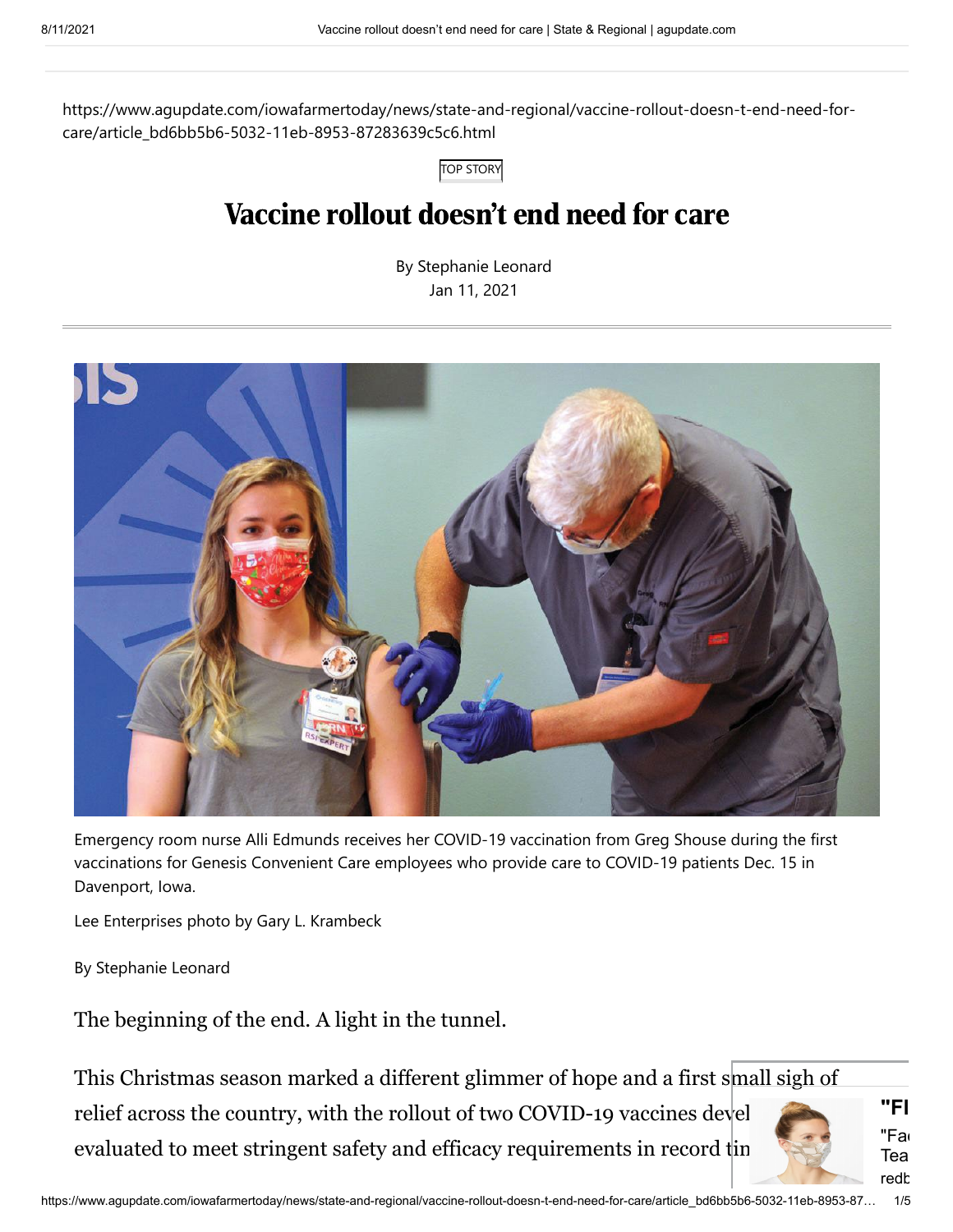The Food and Drug Administration granted Pfizer BioNTech's COVID-19 vaccine Emergency Use Authorization on Friday, Dec. 11; three days later, it had traversed the country and was in the arms  $-$  literally  $-$  of the first U.S. health care workers. Shipments of Moderna's vaccine, cleared for



emergency use on Dec. 18, were being received on Dec. 21.

The distribution and administration of first vaccines couldn't come too soon, occurring the same month that U.S. daily reported new infections (more than one-quarter million), new deaths (more than 3,600), and hospitalized patients (more than 120,000) reached their highest levels of the pandemic.

#### **Phased rollout**

Because demand is high and supplies are limited, the Advisory Committee on Immunization Practices, an independent federal panel comprised of medical and public health experts, has recommended the following phased allocation:

- **Phase 1a:** health care personnel and long-term care facility residents
- **Phase 1b:** persons aged over 75 years and frontline essential workers (fire fighters, police officers, corrections officers, food and agricultural workers, Postal Service workers, manufacturing workers, grocery store workers, public transit workers, those who work in the education sector and daycare workers)
- **Phase 1c:** persons aged 65-74 years; persons aged 16-64 years with underlying high-risk medical conditions (cancer, chronic kidney disease, chronic obstructive pulmonary disease, down syndrome, heart conditions, immunocompromised state from solid organ transplant, obesity, pregnancy, sickle cell disease, smoking, type 2 diabetes); and other essential workers that include transportation and logistics, water and wastewater, food service, shelter and housing (e. construction), finance (e.g., bank tellers), information technology and

**"Fl** "Fac lea redh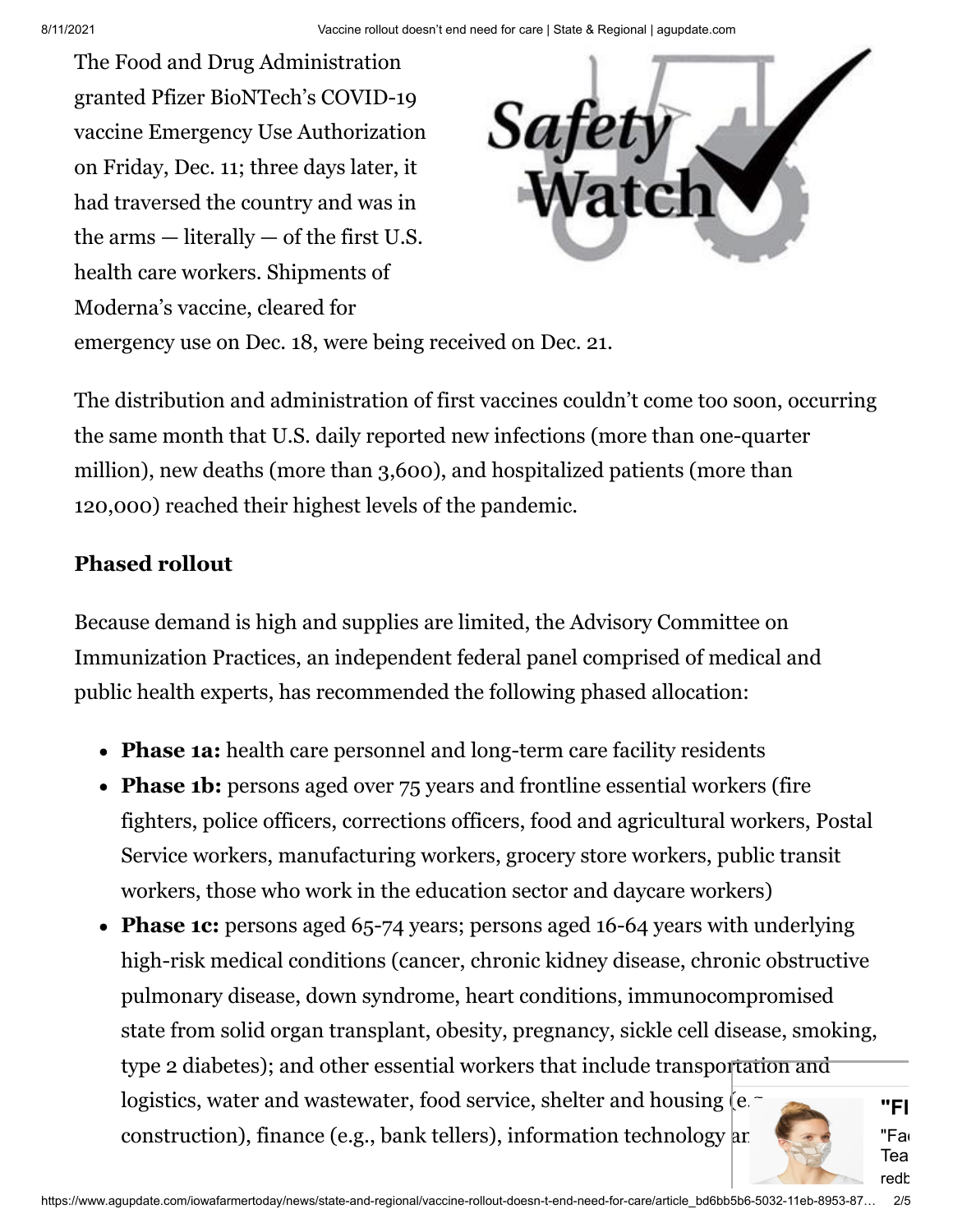communications, energy, legal, media, public safety (e.g., engineers), and public health sectors

**Phase 2:** all others age 16 and up not already included in the categories above.

Evaluation and approval of vaccines for children is not complete, and may be months to a year away.

Vaccine tracking information by state is available at nyti.ms/2L7aKhi.

#### **Work to do**

With the good news of vaccination campaigns now underway, we  $-$  the public  $-$  have work to do while we wait to roll up our sleeves.

Wide distribution and administration will take longer to achieve than initial federal proclamations suggested, as states have already faced delays and shortages of vaccines they had expected to receive by the end of the year. As of Dec. 30, just under 20% of distributed vaccines had been administered to people in the U.S.

In the meantime, we should stay informed about vaccine facts, realistic distribution timelines, and bear in mind that we are in the worst phase and the largest surge of cases, deaths, and hospitalizations the country has seen.

### **Here's what we need to know:**

Public health officials urge everyone age 16 and up to get vaccinated when they become eligible. The most recent estimates of the target goal proportion of the population to be vaccinated — a point where smaller outbreaks may still occur but are more easily controlled and transmission is suppressed — is in the range of 80-85%.

An important caveat: approved vaccines prevent symptoms and illness, but not necessarily transmission if a vaccinated person is exposed and infected. For this reason, masks will still be necessary and remain most effective tool to prevent

**"Fl**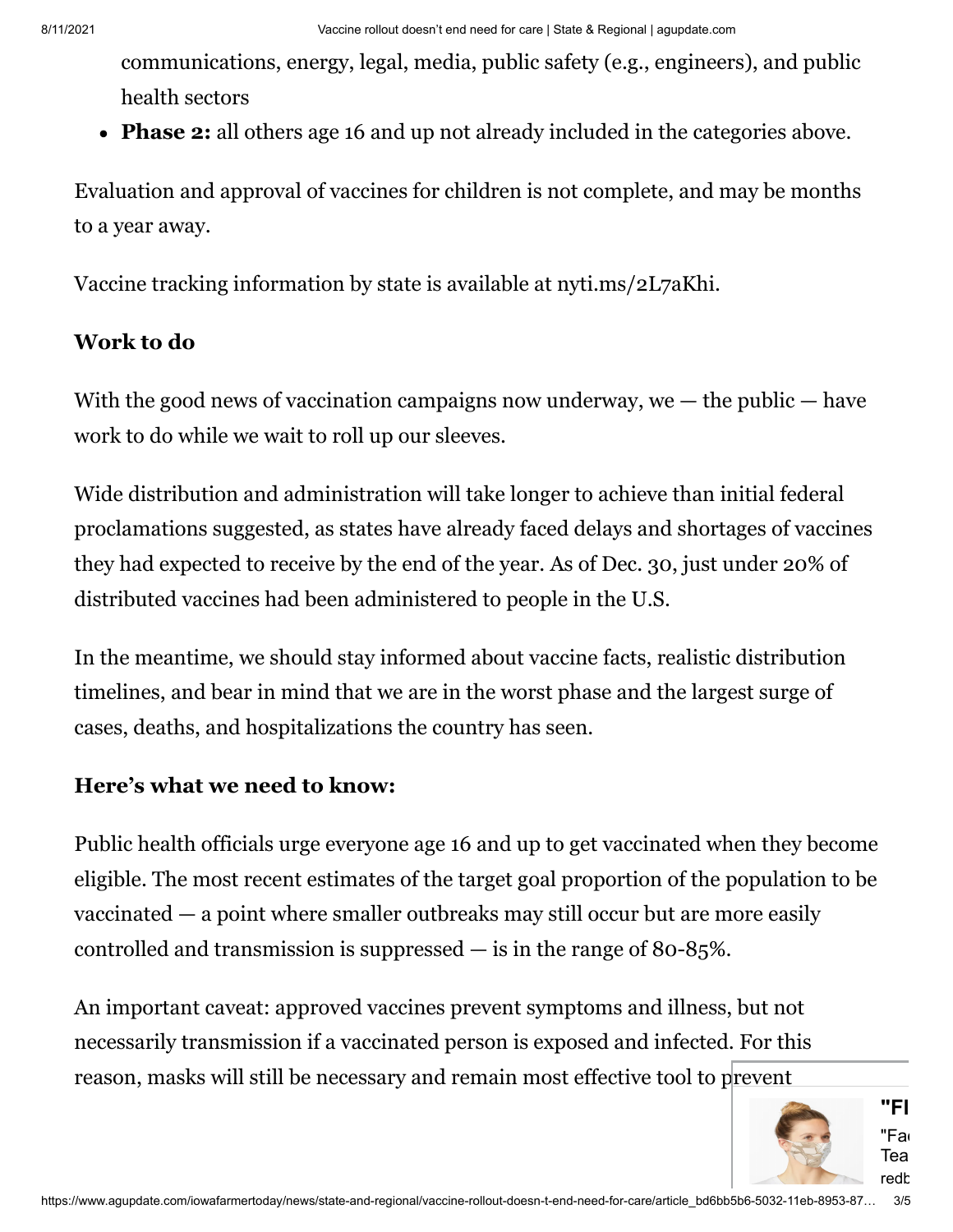transmission, regardless of vaccination status or prior infection status, while public health staff work through vaccinating millions of Americans and acquire more data on vaccines and transmission.

After the initial dose, a booster shot is required a few weeks later to achieve maximum protection.

People could experience mild to moderate side effects that resolve within a day or two. In vaccine trials involving thousands of volunteers, half or a little more experienced symptoms of fatigue, headache and/or muscle aches that occurred more commonly after the booster shot. The symptoms are a good sign, though: the body's immune system is working properly in response to the vaccine for long-lasting immunity.

People who have already had COVID-19 are still likely to need the vaccine. While those who've had the disease have some immunity, immunity following infection is not permanent or complete. A growing number of cases are documented where individuals have become reinfected within months after recovering from an initial infection.

Approved vaccines are expected to protect against a newly discovered, more contagious variant of the coronavirus first identified in Britain and South Africa and now present in at least 17 countries. Two cases of the variant virus were identified on Dec. 29 and 30 in Colorado. So far, the variant appears no more severe than the original.

## **Personal responsibility**

"Taking your chance" with COVID isn't as safe as getting vaccinated. Even younger people, who overall experience less severe symptoms than older people, can become seriously ill, be hospitalized and die. "Taking a chance" with COVID also overlooks the potential for long-haul symptoms and complications that have been described in a quarter to half of COVID patients. These include respiratory, cardiovascular, neurologic, renal and mental health or psychotic effects lasting months.

The most optimistic estimates suggest the general public may be on the  $r_{\text{t}}$ of vaccines next summer, if everything goes right.



**"Fl** "Fa Iea redh